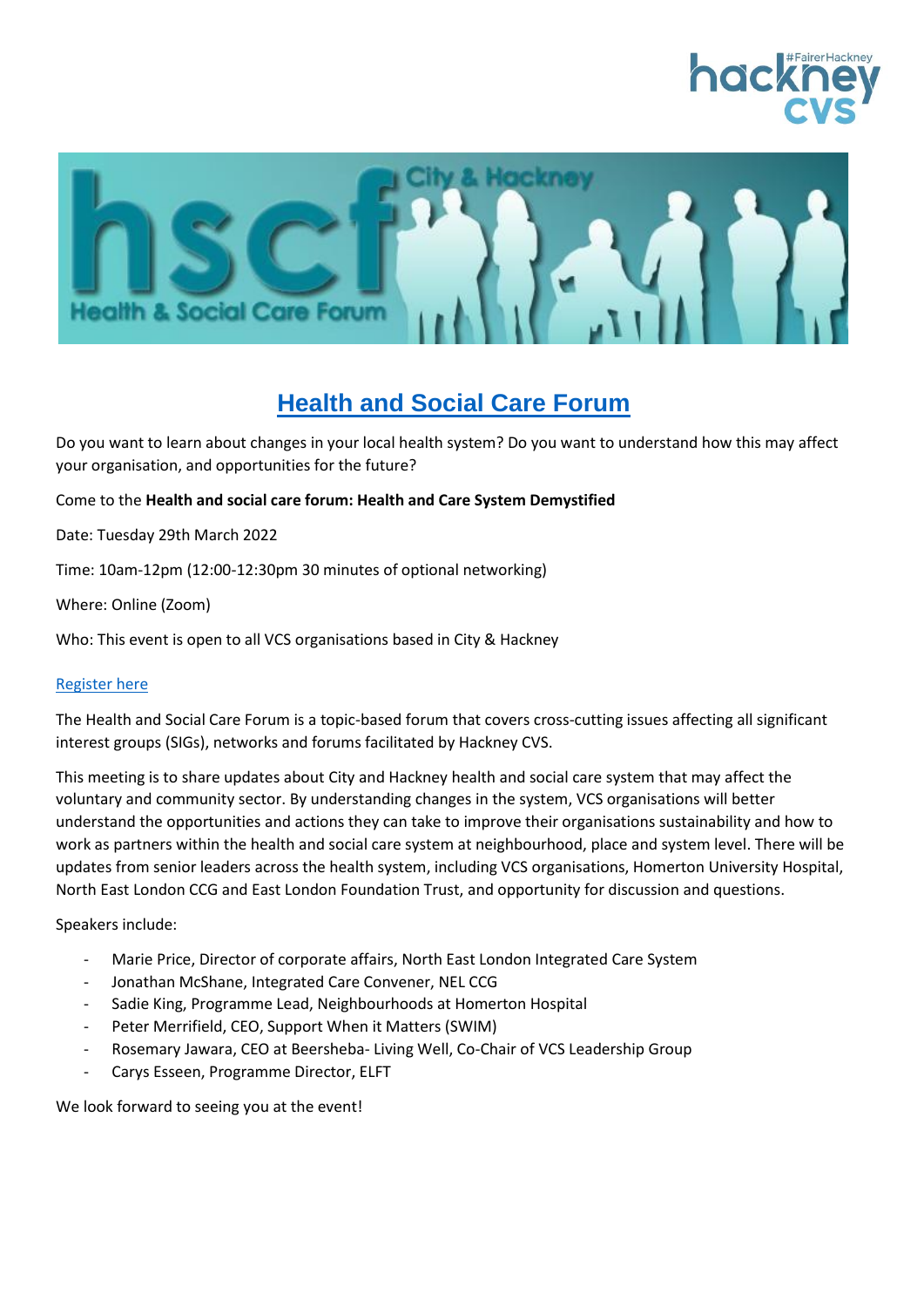

# **Agenda**

Chair: Rosemary Jawara, CEO of Beersheba, co-Chair of VCS Leadership Group

| 10:00-10:10                               | Intro and welcome from Rosemary Jawara, Chair                  |  |  |
|-------------------------------------------|----------------------------------------------------------------|--|--|
| 10:10-10:35                               | Jessica Lubin, Director of Health Transformation, Networks and |  |  |
|                                           | Partnerships                                                   |  |  |
|                                           | Marie Price, Director of Corporate Affairs at NELICS           |  |  |
|                                           | Carys Esseen, Programme Director, ELFT                         |  |  |
| Sadie King, Neighbourhoods Programme Lead |                                                                |  |  |
|                                           | Jonathan McShane, Integrated Care Convener, CCG                |  |  |
| 10.37-10.50                               | Questions                                                      |  |  |
| 10:50-11:00                               | Peter Merrifield, CEO, SWIM                                    |  |  |
| 11.00-11.05                               | Questions                                                      |  |  |
| 11:05-11:10                               | Tea break                                                      |  |  |
| 11.10-1145                                | Discussion breakouts                                           |  |  |
| 11:45-12:00                               | Feedback, goodbye and thank you, Rosemary Jawara               |  |  |
| 12:00-12:30                               | <b>Optional Networking</b>                                     |  |  |

# **Health system information**

Here are some resources and links that may be interesting or useful to you to learn more about the health and social care system.

[How does the NHS in England work? An alternative video guide](https://www.youtube.com/watch?v=DEARD4I3xtE)

Link:<https://www.youtube.com/watch?v=DEARD4I3xtE>

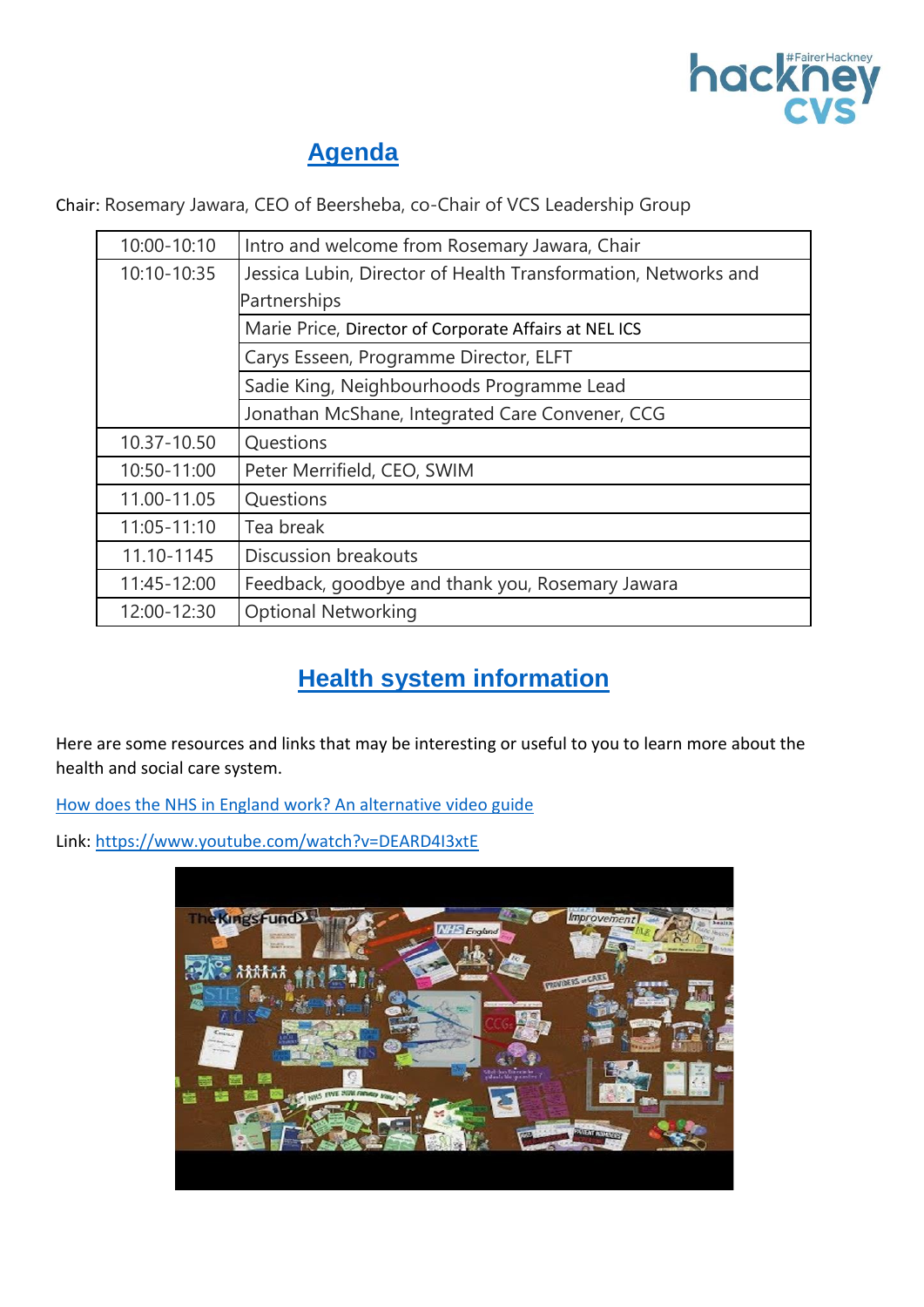

# **Integrated Care Systems**

In City and Hackney, we are part of the North East London (NEL) Integrated Care System (ICS) Website: <https://www.eastlondonhcp.nhs.uk/>

|                        | <b>System Level</b> | <b>Areas</b>           | <b>Population size</b> |
|------------------------|---------------------|------------------------|------------------------|
| <b>Integrated Care</b> | 'System' level      | City and Hackney,      | $^{\sim}$ 1-2,000,000  |
| System                 |                     | Tower Hamlets, Newham, | population             |
|                        |                     | Barking and Dagenham,  |                        |
| <b>North East</b>      |                     | Havering,              |                        |
| London                 |                     | Redbridge              |                        |
|                        |                     | and Waltham Forest.    |                        |
|                        | 'Place' level       | City and Hackney       | $^{\sim}$ 250-500,000  |
|                        |                     |                        | population             |
|                        | 'Neighbourhood      | Shoreditch and City,   | $^{\sim}30 - 50,000$   |
|                        | ' level             | Woodberry Wetlands,    | population             |
|                        |                     | Springfield Park,      |                        |
|                        |                     | London Fields,         |                        |
|                        |                     | Well Street,           |                        |
|                        |                     | Hackney Marshes,       |                        |
|                        |                     | <b>Hackney Downs</b>   |                        |
|                        |                     | and Clissold Park      |                        |

When we talk about 'system' level, we are referring to NEL ICS. The NEL 'system' is made up of 8 'places'.



City and Hackney is the 'place' that we are in. The other 'places' in the NEL ICS or 'system' are – Tower Hamlets, Newham, Barking and Dagenham, Havering, Redbridge and Waltham Forest.

Each 'place' is made up of 'neighbourhoods'. In City and hackney we have 8 neighbourhoods: Shoreditch and City, Woodberry Wetlands, Springfield Park, London Fields, Well Street, Hackney Marshes, Hackney Downs and Clissold Park.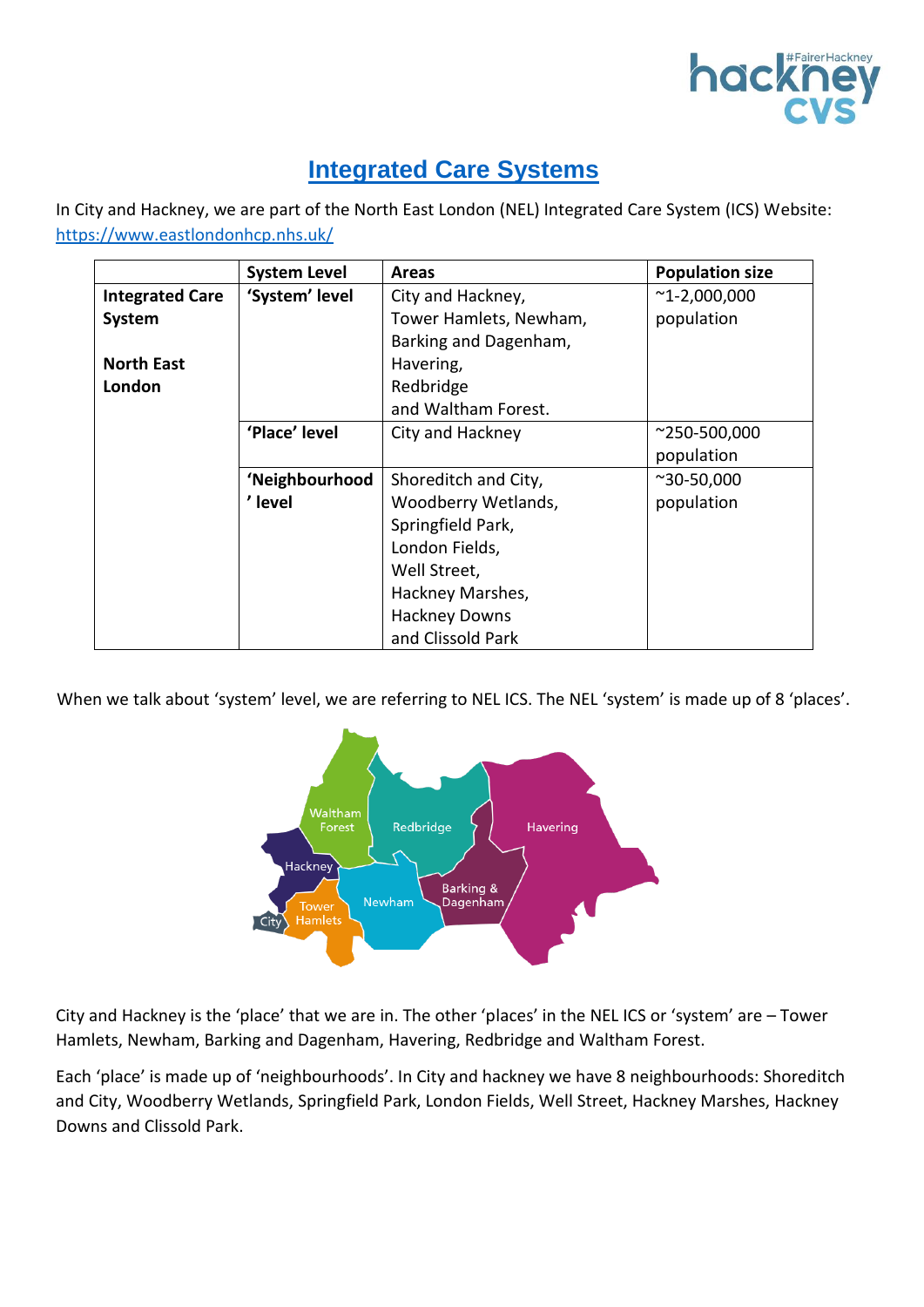

Here is some more information about how ICS's link together. Key planning and partnership bodies have been delayed and will start from July 2022 (not April 2022).

You can find an explanation of the diagram and more information about changes in the health system here: [https://www.kingsfund.org.uk/audio-video/integrated-care-systems-health-and-care](https://www.kingsfund.org.uk/audio-video/integrated-care-systems-health-and-care-bill?utm_source=linkedin&utm_medium=social&utm_term=thekingsfund)[bill?utm\\_source=linkedin&utm\\_medium=social&utm\\_term=thekingsfund](https://www.kingsfund.org.uk/audio-video/integrated-care-systems-health-and-care-bill?utm_source=linkedin&utm_medium=social&utm_term=thekingsfund)



The Kings Fund>

**Voluntary Community Sector Integration** - As we know, the voluntary and community sector (VCS) are a key part of the health and social care system. Here is an article with a perspective on VCS integration into the health system - [https://levpedroassociates.com/can-the-voluntary-sector-be-successfully](https://levpedroassociates.com/can-the-voluntary-sector-be-successfully-embedded-in-integrated-care-systems/)[embedded-in-integrated-care-systems/](https://levpedroassociates.com/can-the-voluntary-sector-be-successfully-embedded-in-integrated-care-systems/)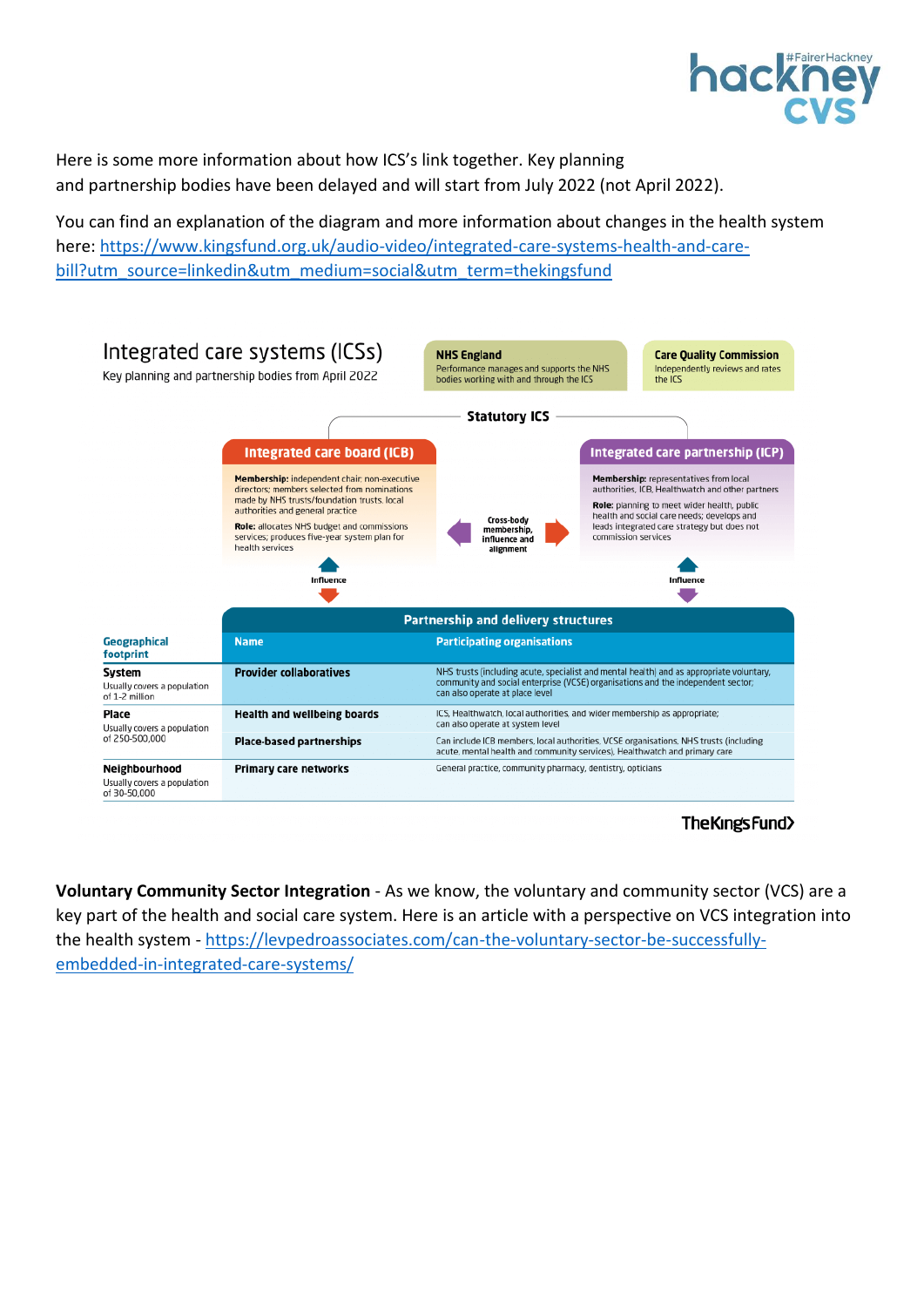

# **Glossary with commonly used abbreviations or words**

## **[Commissioning](https://www.thinklocalactpersonal.org.uk/Browse/Informationandadvice/CareandSupportJargonBuster/#Commissioning)**

**The process of planning services for a group of people who live in a particular area.** It does not always mean paying for services, but making sure that the services people need are available in that area.

### **[Clinical Commissioning Group \(CCG\)](https://www.thinklocalactpersonal.org.uk/Browse/Informationandadvice/CareandSupportJargonBuster/#Clinical%20Commissioning%20Group%20(CCG))**

**A group of GP practices in a particular area that work together to plan and design health services in that area.** Each CCG is given a budget from NHS England to spend on a wide range of services that include hospital care, rehabilitation and community-based. Your local CCG should work with the council and local community groups to ensure that the needs of local people are being met.

### **Health and wellbeing board**

Every council area in England has a Health and Wellbeing Board to bring together local GPs, councillors and managers from the NHS and the council. Their job is to plan how to improve people's health and make health and social care services better in their area. Members of the public have the chance to be involved in the work of their local Health and Wellbeing Board through your local Healthwatch.

### **Integrated Care Partnership Board (ICPB)**

The meeting that is held by senior health and social care leaders in City and Hackney to make decisions about our local 'place'. This will be developing and changing along with the system changes in July 2022.

## **[Integrated care system](https://www.thinklocalactpersonal.org.uk/Browse/Informationandadvice/CareandSupportJargonBuster/#Integrated%20care%20system) (ICS)**

An organisation that brings together different health and care services – such as a hospital, a clinical commissioning group, a council, an ambulance service, local GPs, local mental health services and other things – in a specific local area. The aim is to work together to make better use of public money and provide better care for people who live in the area.

## **[Long-term condition](https://www.thinklocalactpersonal.org.uk/Browse/Informationandadvice/CareandSupportJargonBuster/#Long-term%20condition) (LTC)**

An illness or health condition that you live with, that cannot be cured but can usually be managed with medicines or other treatments. Examples include asthma, diabetes, arthritis, epilepsy and other things.

**Neighbourhoods** (populations of around 30,000 to 50,000 people\*): served by groups of GP practices working with NHS community services, social care and other providers to deliver more co-ordinated and proactive services, including through primary care networks (PCNs).

**Places** (populations of around 250,000 to 500,000 people\*): served by a set of health and care providers in a town or district, connecting PCNs to broader services, including those provided by local councils, community hospitals or voluntary organisations.